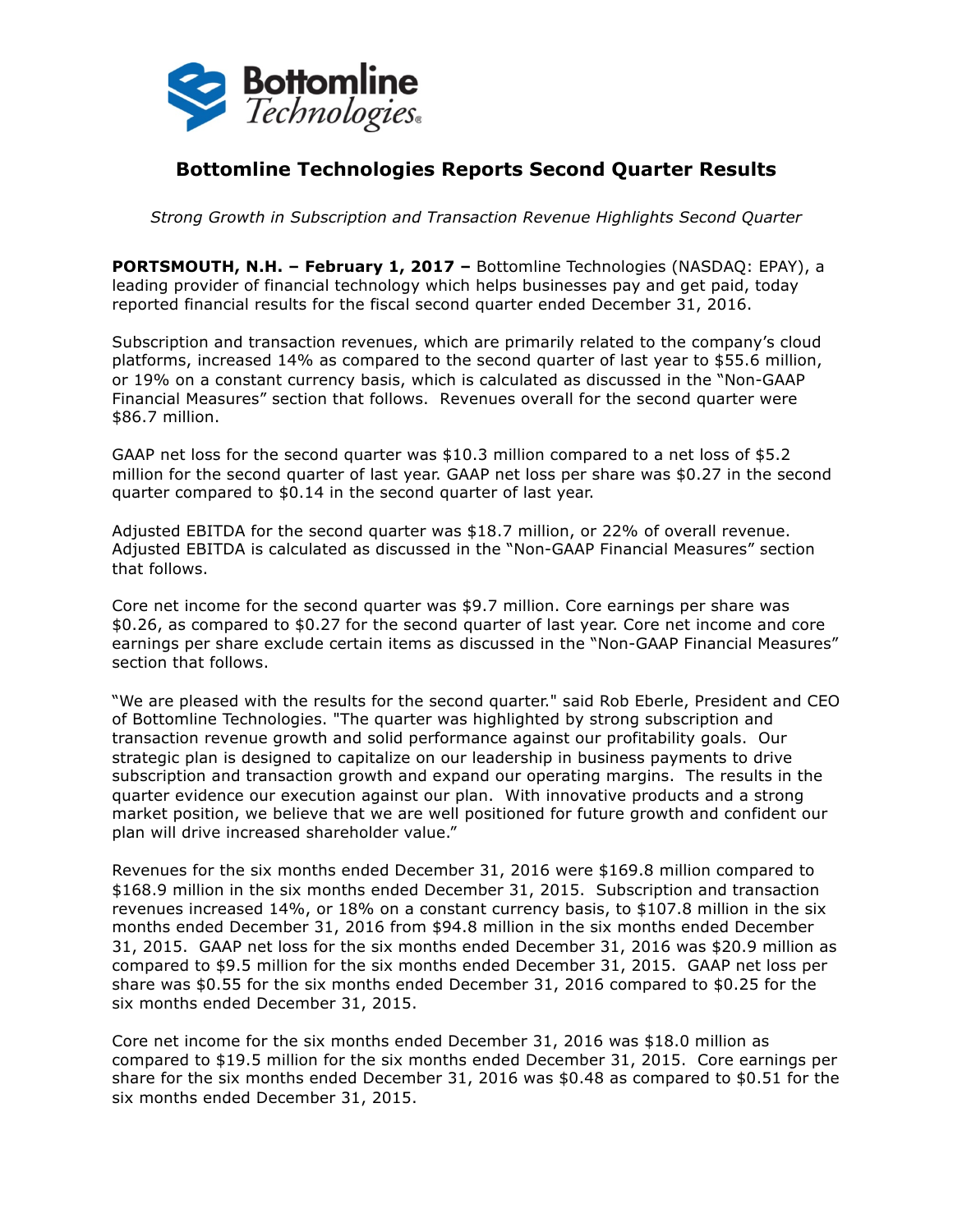## **Second Quarter Customer Highlights**

- 19 leading institutions selected Paymode-X, Bottomline's leading cloud-based payments automation platform.
- 4 leading organizations, including Dollar Tree and Packaging Corporation of America, chose Bottomline's cloud-based legal spend management solutions to automate, manage and control their legal spend.
- Signed 4 new Digital Banking deals, helping banks to compete and grow their corporate and business banking franchises by deploying innovative digital capabilities.
- Companies such as Cairn Energy PLC and Holvi Payments Services Ltd selected Bottomline's Financial Messaging solution to improve operating efficiencies and optimize the effectiveness of their financial transactions by utilizing the SWIFT global network.
- Organizations such as SCI and Symetra Financial Corporation chose Bottomline's corporate payment automation solutions to extend their payments capabilities and improve efficiencies.

## **Second Quarter Strategic Corporate Highlights**

- Recognized with the award for the Best Instant Payment Service Initiative from the Banking Technology Awards for the Bottomline Universal Aggregator, a highly secure, fully outsourced, multi-payment channel platform that supports the recently accredited Faster Payment Service. In addition, it provides banks, corporates, governments and non-financial banking institutions an easy plug-in to an array of payment clearing and settlement systems around the world, which helps decrease operational risk, improve compliance and cut costs and inefficiencies.
- PT-X Connect was awarded the 'Email Product of the Year' at this year's Document Manager Awards. PT-X Connect is playing a significant role in the digital transformation of customer communication management.
- Entered into a \$300 million revolving credit facility which can be utilized to retire debt and for other general corporate purposes.
- During the second quarter we announced a strategic alliance with Mastercard (NYSE: MA) focused on creating the optimum way for businesses to pay and get paid. The combination of Mastercard and Paymode-X creates a universal business payment solution, Paymode-X with Mastercard, allowing customers to automate payments of all types through a single platform while increasing revenue opportunities, efficiencies and control.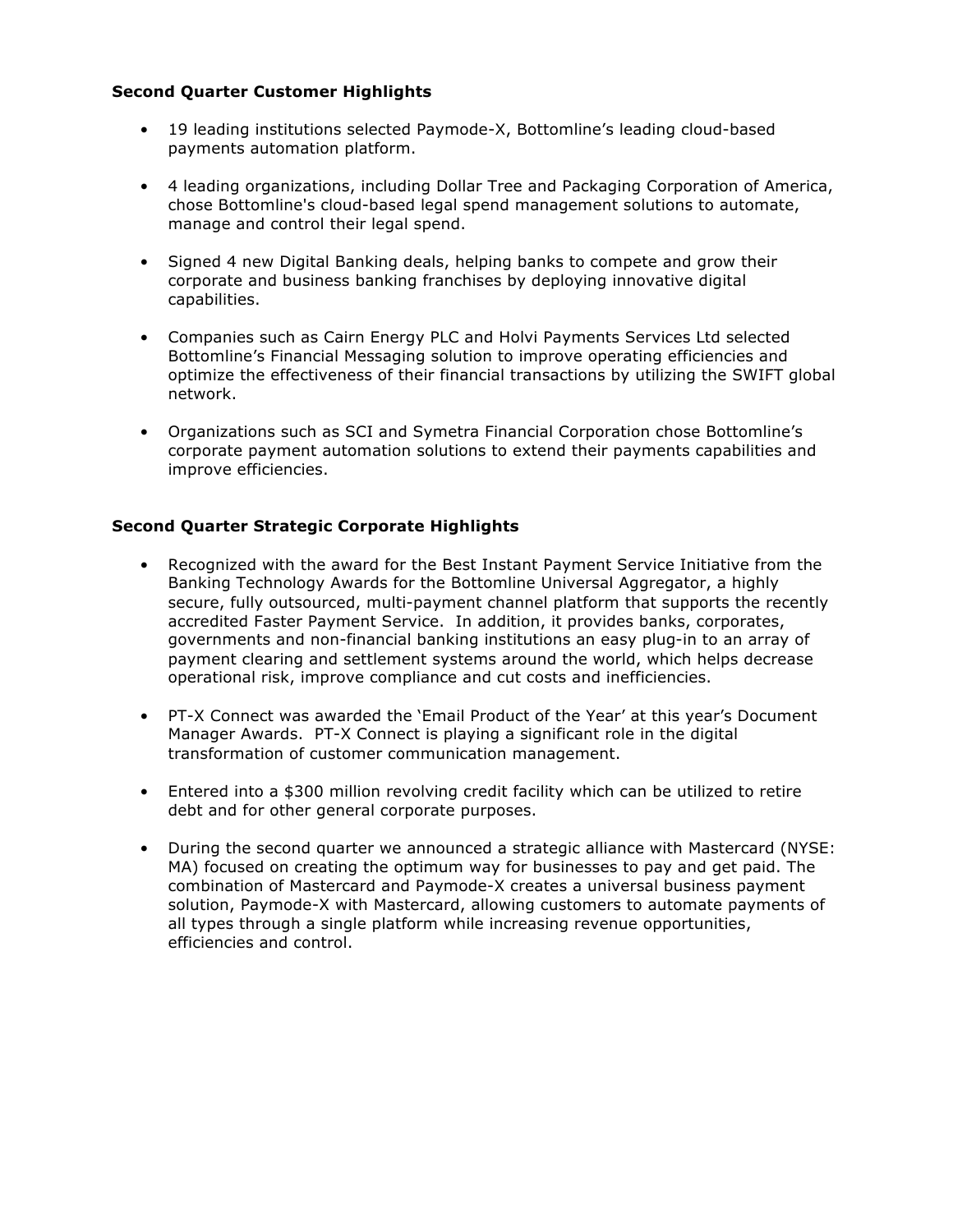### **Non-GAAP Financial Measures**

We have presented supplemental non-GAAP financial measures as part of this earnings release. The presentation of this non-GAAP financial information should not be considered in isolation from, or as a substitute for, our financial results presented in accordance with GAAP. Core net income, core earnings per share, constant currency information and Adjusted EBITDA are non-GAAP financial measures.

Core net income and core earnings per share exclude certain items, specifically amortization of acquired intangible assets, goodwill impairment charges, stock-based compensation, acquisition and integration-related expenses, restructuring related costs, minimum pension liability adjustments, non-core charges associated with our convertible notes and revolving credit facility, global enterprise resource planning (ERP) system implementation costs, and other non-core or non-recurring gains or losses that arise from time to time.

Non-core charges associated with our convertible notes and revolving credit facility consist of the amortization of debt issuance and debt discount costs. Acquisition and integrationrelated expenses include legal and professional fees and other direct transaction costs associated with business and asset acquisitions, costs associated with integrating acquired businesses, including costs for transitional employees or services, integration related professional services costs and other incremental charges we incur as a direct result of acquisition and integration efforts. Global ERP system implementation costs relate to direct and incremental costs incurred in connection with our implementation of a new, global ERP solution and the related technology infrastructure.

In computing diluted core earnings per share, we exclude the effect of shares issuable under our convertible notes to the extent that any such dilution would be offset by our note hedges; the note hedges would be considered an anti-dilutive security under GAAP.

Periodically, such as in periods that include significant foreign currency volatility, we present certain metrics on a "constant currency" basis, to show the impact of period to period results normalized for the impact of foreign currency rate changes. We calculate constant currency information by translating prior period financial results using current period foreign exchange rates.

Adjusted EBITDA represents our GAAP net income or loss, adjusted for charges related to interest expense, income taxes, depreciation and amortization, and other charges, as noted in the reconciliation that follows.

We believe that these supplemental non-GAAP financial measures are useful to investors because they allow for an evaluation of the company with a focus on the performance of its core operations, including more meaningful comparisons of financial results to historical periods and to the financial results of less acquisitive peer and competitor companies. Our executive management team uses these same non-GAAP financial measures internally to assess the ongoing performance of the company. Additionally, the same non-GAAP information is used for planning purposes, including the preparation of operating budgets and in communications with our board of directors with respect to our core financial performance. Since this information is not a GAAP measurement of financial performance, there are material limitations to its usefulness on a stand-alone basis, including the lack of comparability of this presentation to the GAAP financial results of other companies.

We also disclose Subscription and Transaction bookings. This amount reflects a comparable metric of sales activity despite variations in contract lengths and terms. This amount is defined as the one-year value of new order invoicing, excluding installation and other onetime fees, which are contractually obligated or anticipated to recur on an annual basis once the customer is fully implemented and is fully utilizing the system. It is not a non-GAAP measure.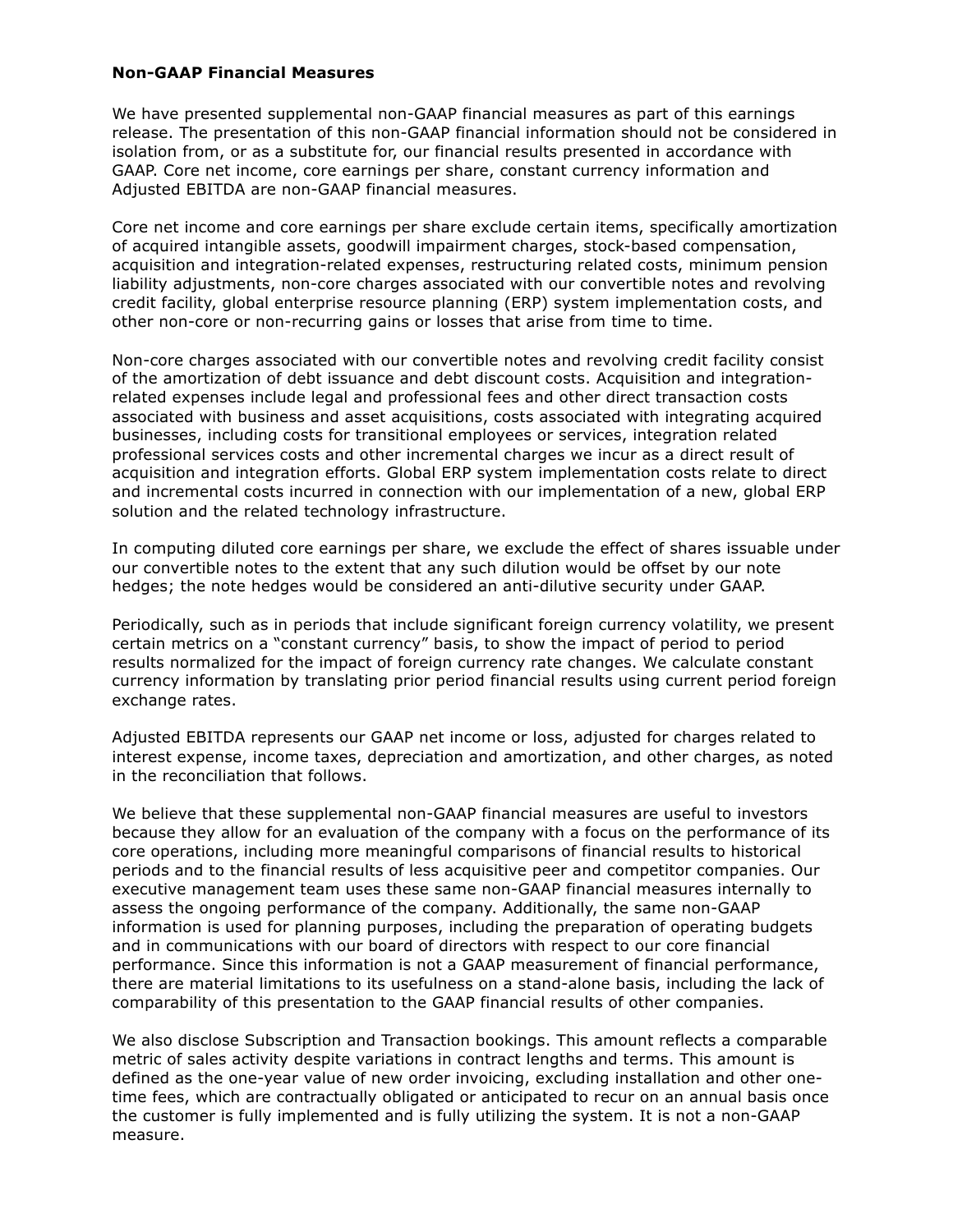## **Non-GAAP Financial Measures (Continued)**

### Reconciliation of Core Net Income

A reconciliation of core net income to GAAP net loss for the three and six months ended December 31, 2016 and 2015 is as follows:

|                                                 | <b>Three Months Ended</b><br>December 31, |              | <b>Six Months Ended</b> |    | December 31, |      |          |
|-------------------------------------------------|-------------------------------------------|--------------|-------------------------|----|--------------|------|----------|
|                                                 | 2016                                      | 2016<br>2015 |                         |    |              | 2015 |          |
|                                                 |                                           |              | (in thousands)          |    |              |      |          |
| GAAP net loss                                   | \$<br>(10, 346)                           | \$           | (5, 239)                | \$ | (20, 854)    | \$   | (9, 492) |
| Amortization of acquired intangible assets      | 6,090                                     |              | 7,215                   |    | 12,375       |      | 14,494   |
| Goodwill impairment charge                      | 7,529                                     |              |                         |    | 7,529        |      |          |
| Stock-based compensation expense                | 8,656                                     |              | 7,878                   |    | 16,855       |      | 15,466   |
| Acquisition and integration-related expenses    | 522                                       |              | 159                     |    | 1,771        |      | 269      |
| Restructuring expenses                          |                                           |              | 854                     |    |              |      | 874      |
| Global ERP system implementation costs          | 2,106                                     |              | 522                     |    | 4,597        |      | 779      |
| Minimum pension liability adjustments           | 264                                       |              | 38                      |    | 541          |      | 74       |
| Amortization of debt issuance and debt discount | 3,454                                     |              | 3,213                   |    | 6,826        |      | 6,374    |
| Non-recurring tax benefit                       | (4, 461)                                  |              |                         |    | (4, 461)     |      |          |
| Tax effects on non-GAAP income                  | (4, 152)                                  |              | (4,360)                 |    | (7, 130)     |      | (9,371)  |
| Core net income                                 | 9,662                                     |              | 10,280                  |    | 18,049       |      | 19,467   |

## Reconciliation of Diluted Core Earnings per Share

A reconciliation of our diluted core earnings per share to our GAAP diluted net loss per share for the three and six months ended December 31, 2016 and 2015 is as follows:

|                                                 | <b>Three Months Ended</b><br>December 31, |    |        | <b>Six Months Ended</b><br>December 31, |             |    |        |
|-------------------------------------------------|-------------------------------------------|----|--------|-----------------------------------------|-------------|----|--------|
|                                                 | 2016                                      |    | 2015   |                                         | 2016        |    | 2015   |
| GAAP diluted net loss per share                 | \$<br>(0.27)                              | \$ | (0.14) | \$                                      | $(0.55)$ \$ |    | (0.25) |
| Plus:                                           |                                           |    |        |                                         |             |    |        |
| Amortization of acquired intangible assets      | 0.16                                      |    | 0.19   |                                         | 0.33        |    | 0.38   |
| Goodwill impairment charge                      | 0.20                                      |    |        |                                         | 0.20        |    |        |
| Stock-based compensation expense                | 0.22                                      |    | 0.20   |                                         | 0.44        |    | 0.40   |
| Acquisition and integration-related expenses    | 0.02                                      |    | 0.01   |                                         | 0.05        |    | 0.01   |
| Restructuring expenses                          |                                           |    | 0.02   |                                         |             |    | 0.02   |
| Global ERP system implementation costs          | 0.06                                      |    | 0.01   |                                         | 0.12        |    | 0.02   |
| Minimum pension liability adjustments           | 0.01                                      |    |        |                                         | 0.02        |    |        |
| Amortization of debt issuance and debt discount | 0.09                                      |    | 0.09   |                                         | 0.18        |    | 0.17   |
| Non-recurring tax benefit                       | (0.12)                                    |    |        |                                         | (0.12)      |    |        |
| Tax effects on non-GAAP income                  | (0.11)                                    |    | (0.11) |                                         | (0.19)      |    | (0.24) |
| Diluted core net income per share               | 0.26                                      | \$ | 0.27   | \$                                      | 0.48        | \$ | 0.51   |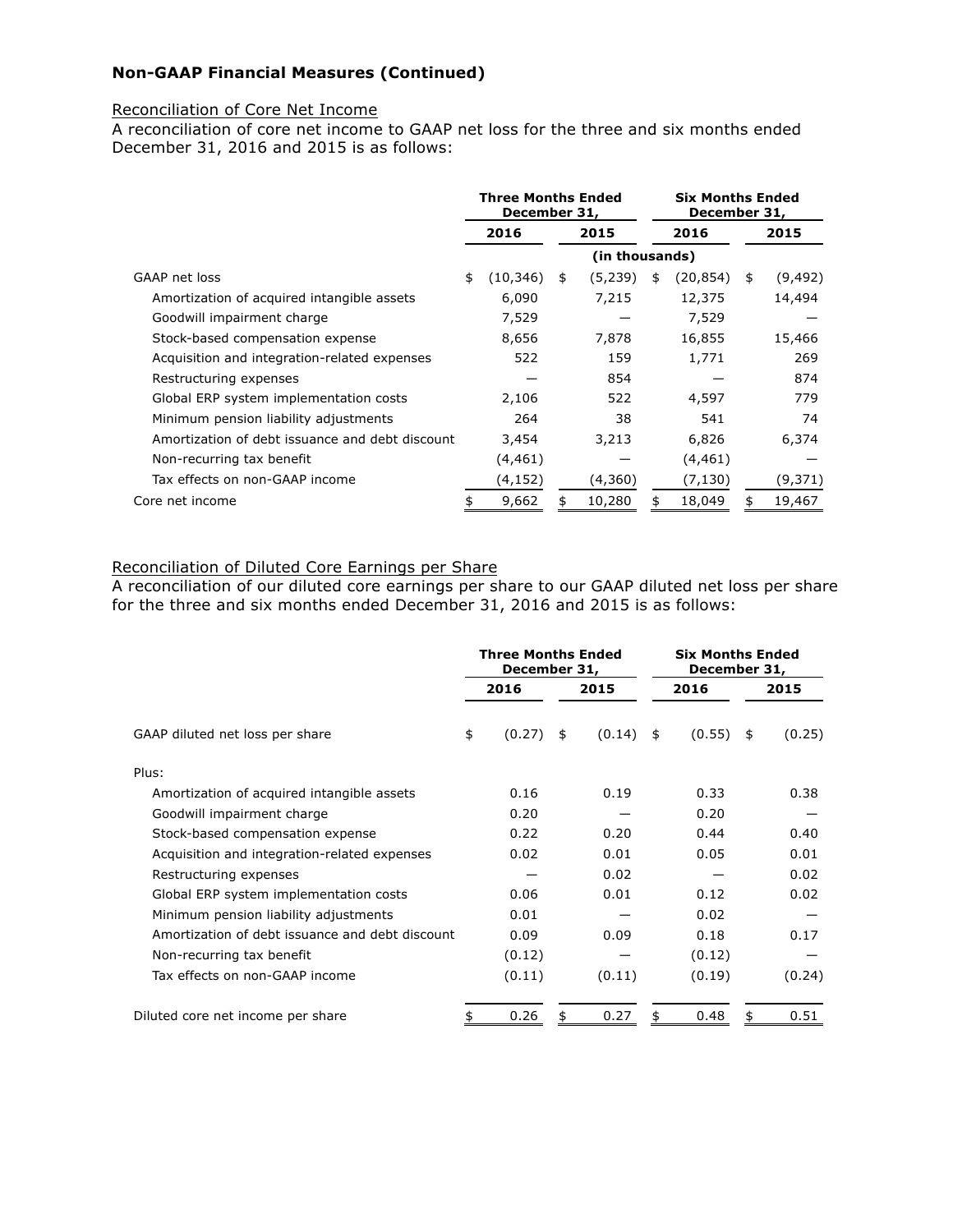## **Non-GAAP Financial Measures (Continued)**

#### Reconciliation of Diluted Core Earnings per Share

A reconciliation of our non-GAAP weighted average shares used in computing diluted core earnings per share to our GAAP weighted average shares used in computing diluted earnings per share for the three and six months ended December 31, 2016 and 2015 is as follows:

|                                                                                                                     |             | <b>Three Months Ended</b><br>December 31, | <b>Six Months Ended</b><br>December 31, |              |  |  |
|---------------------------------------------------------------------------------------------------------------------|-------------|-------------------------------------------|-----------------------------------------|--------------|--|--|
|                                                                                                                     | 2016        | 2015                                      | 2016                                    | 2015         |  |  |
| Numerator:                                                                                                          |             |                                           |                                         |              |  |  |
| Core net income                                                                                                     | 9,662<br>\$ | 10,280<br>\$                              | 18,049<br>\$                            | 19,467<br>\$ |  |  |
| Denominator:                                                                                                        |             |                                           |                                         |              |  |  |
| Weighted average shares used in computing diluted<br>earnings per share for GAAP                                    | 37,769      | 37,774                                    | 37,854                                  | 37,889       |  |  |
| Impact of dilutive securities (stock options,<br>restricted stock awards and employee stock<br>purchase plan) $(1)$ | 93          | 585                                       | 91                                      | 550          |  |  |
| Weighted average shares used in computing diluted<br>core earnings per share                                        | 37,862      | 38,359                                    | 37,945                                  | 38,439       |  |  |

 $(1)$  These securities are anti-dilutive on a GAAP basis as a result of our net loss, but are considered dilutive on a non-GAAP basis in periods where we report non-GAAP net income.

#### Constant Currency Reconciliation

The table below is a comparative summary of our total revenues and our subscription and transaction revenues shown with a constant currency growth rate:

|                                                  |         | <b>Three Months Ended</b><br>December 31, |             |                                                     |                                  |
|--------------------------------------------------|---------|-------------------------------------------|-------------|-----------------------------------------------------|----------------------------------|
|                                                  | 2016    | 2015                                      | <b>GAAP</b> | % Increase<br><b>Impact from</b><br><b>Currency</b> | Constant<br>Rates <sup>(2)</sup> |
|                                                  |         | (in thousands)                            |             |                                                     |                                  |
| Subscription and Transaction Revenues \$         | 55,644  | 48,632<br>\$                              | 14%         | 5%                                                  | 19%                              |
| <b>Total Revenues</b>                            | 86,728  | 86,048                                    | $1\%$       | 5%                                                  | $6\%$                            |
|                                                  |         | <b>Six Months Ended</b><br>December 31,   |             |                                                     |                                  |
|                                                  | 2016    | 2015                                      | <b>GAAP</b> | % Increase<br><b>Impact from</b><br><b>Currency</b> | Constant<br>Rates <sup>(2)</sup> |
|                                                  |         | (in thousands)                            |             |                                                     |                                  |
| Subscription and Transaction Revenues \$ 107,776 |         | 94,829<br>\$                              | 14%         | 4%                                                  | 18%                              |
| <b>Total Revenues</b>                            | 169,812 | 168,929                                   | $1\%$       | $4\%$                                               | $5\%$                            |

 $(2)$  Constant currency information compares results between periods as if exchange rates had remained constant period-over-period. We calculate constant currency information by translating prior-period results using current period GAAP foreign exchange rates.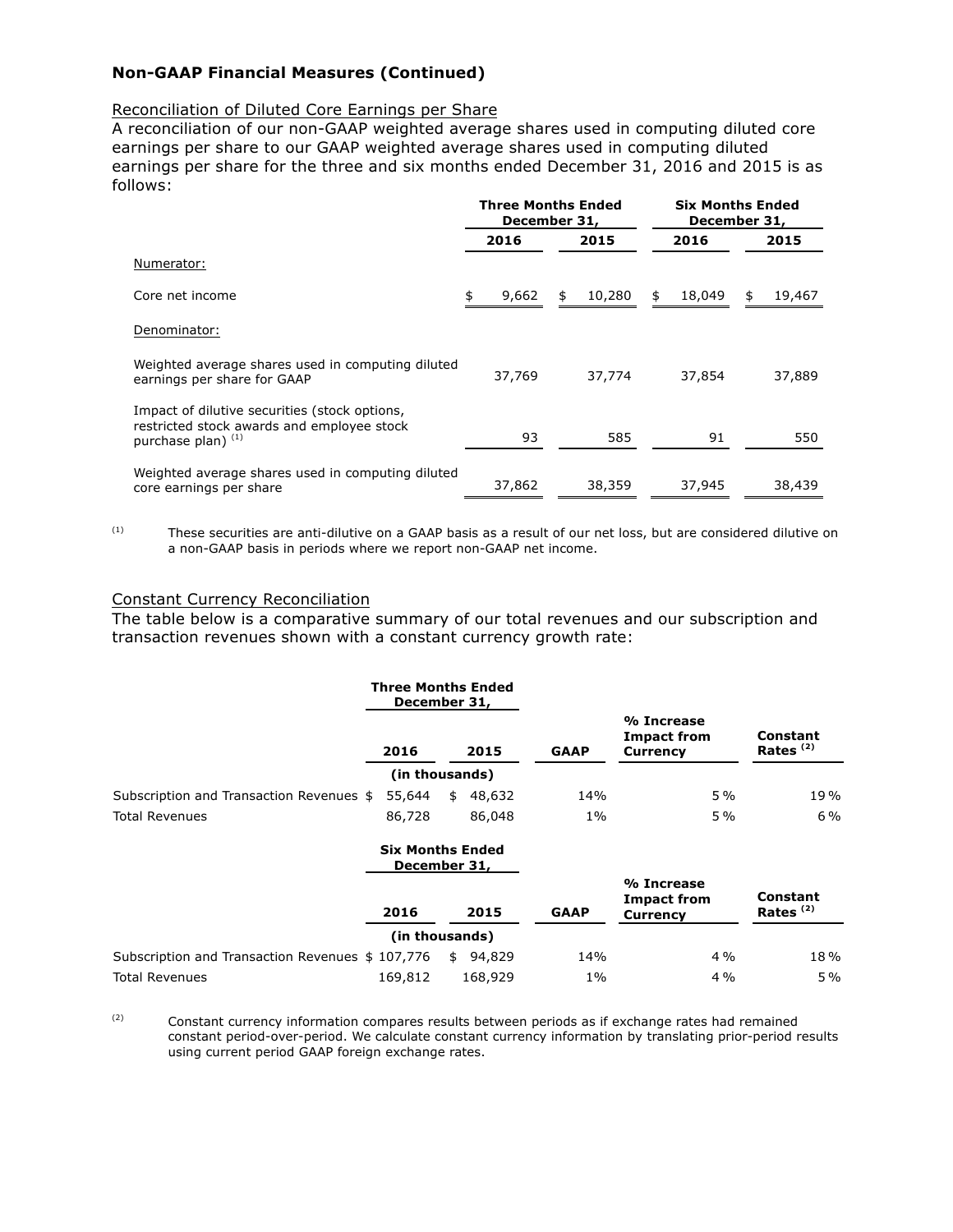## **Non-GAAP Financial Measures (Continued)**

### Reconciliation of Adjusted EBITDA

A reconciliation of our adjusted EBITDA to GAAP net loss for the three and six months ended December 31, 2016 and 2015 is as follows:

|                                              | <b>Three Months Ended</b><br>December 31, |           |    | <b>Six Months Ended</b><br>December 31, |    |           |    |          |
|----------------------------------------------|-------------------------------------------|-----------|----|-----------------------------------------|----|-----------|----|----------|
|                                              |                                           | 2016      |    | 2015                                    |    | 2016      |    | 2015     |
| GAAP net loss                                | \$                                        | (10, 346) | \$ | (5, 239)                                | \$ | (20, 854) | \$ | (9, 492) |
| Adjustments:                                 |                                           |           |    |                                         |    |           |    |          |
| Other expense, net                           |                                           | 4,182     |    | 3,856                                   |    | 8,117     |    | 7,527    |
| Provision for (benefit from) income taxes    |                                           | (4, 478)  |    | 642                                     |    | (3,797)   |    | 1,253    |
| Depreciation and amortization                |                                           | 4,154     |    | 3,248                                   |    | 8,241     |    | 6,325    |
| Amortization of acquired intangible assets   |                                           | 6,090     |    | 7,215                                   |    | 12,375    |    | 14,494   |
| Goodwill impairment charge                   |                                           | 7,529     |    |                                         |    | 7,529     |    |          |
| Stock-based compensation expense             |                                           | 8,656     |    | 7,878                                   |    | 16,855    |    | 15,466   |
| Acquisition and integration-related expenses |                                           | 522       |    | 159                                     |    | 1,771     |    | 269      |
| Restructuring expenses                       |                                           |           |    | 854                                     |    |           |    | 874      |
| Minimum pension liability adjustments        |                                           | 264       |    | 38                                      |    | 541       |    | 74       |
| Global ERP system implementation costs       |                                           | 2,106     |    | 522                                     |    | 4,597     |    | 779      |
| Adjusted EBITDA                              |                                           | 18,679    |    | 19,173                                  |    | 35,375    |    | 37,569   |

## Adjusted EBITDA as a percent of Revenue

A reconciliation of GAAP net loss as a percent of revenue to adjusted EBITDA as a percent of revenue for the three and six months ended December 31, 2016 and 2015 is as follows:

|                                              | <b>Three Months Ended</b><br>December 31, |       | <b>Six Months Ended</b><br>December 31, |      |
|----------------------------------------------|-------------------------------------------|-------|-----------------------------------------|------|
|                                              | 2016                                      | 2015  | 2016                                    | 2015 |
| GAAP net loss as a percent of revenue        | $(12\%)$                                  | (6%)  | $(12\%)$                                | (6%) |
| Adjustments:                                 |                                           |       |                                         |      |
| Other expense, net                           | 5%                                        | 4%    | $5\%$                                   | 4%   |
| Provision for (benefit from) income taxes    | (5%)                                      | $1\%$ | $(2\%)$                                 | 1%   |
| Depreciation and amortization                | 5%                                        | 4%    | 5%                                      | 4%   |
| Amortization of acquired intangible assets   | 7%                                        | 8%    | 7%                                      | 9%   |
| Goodwill impairment charge                   | 9%                                        | $0\%$ | 4%                                      | 0%   |
| Stock-based compensation expense             | 10%                                       | 9%    | 10%                                     | 9%   |
| Acquisition and integration-related expenses | $1\%$                                     | 0%    | $1\%$                                   | 0%   |
| Restructuring expenses                       | 0%                                        | $1\%$ | $0\%$                                   | 1%   |
| Minimum pension liability adjustments        | 0%                                        | 0%    | 0%                                      | 0%   |
| Global ERP system implementation costs       | 2%                                        | $1\%$ | 3%                                      | 0%   |
| Adjusted EBITDA as a percent of revenue      | 22%                                       | 22%   | 21%                                     | 22%  |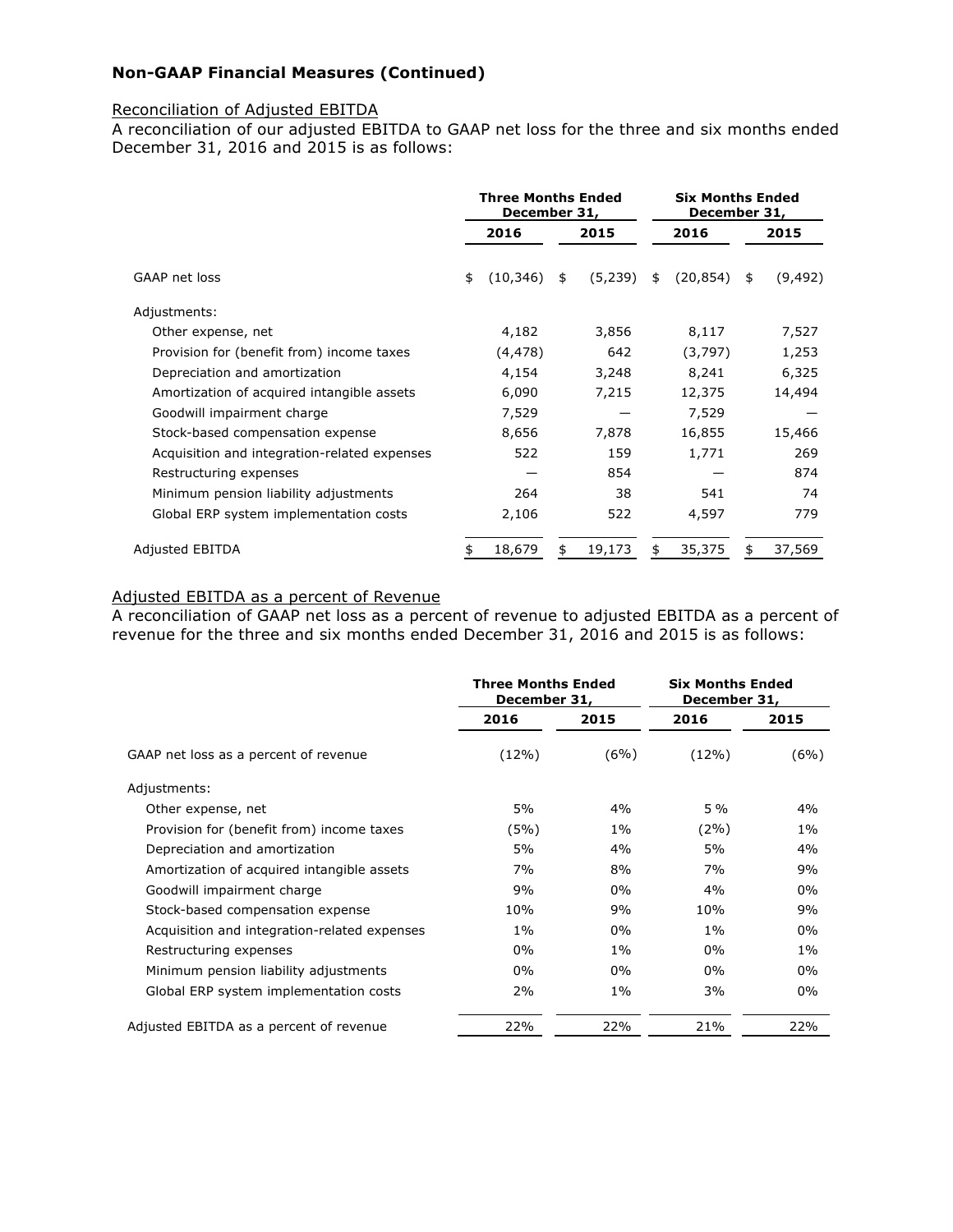## **About Bottomline Technologies**

Bottomline Technologies (NASDAQ: EPAY) helps businesses pay and get paid. We make complex business payments simple, secure and seamless by providing a trusted and easyto-use set of cloud-based business payment, digital banking, fraud prevention and financial document solutions. Over 10,000 corporations, financial institutions, and banks benefit from Bottomline solutions. Headquartered in the United States, Bottomline also maintains offices in Europe and Asia-Pacific. For more information, visit our website at www.bottomline.com.

Bottomline Technologies, Paymode-X and the BT logo are trademarks of Bottomline Technologies (de), Inc. which are registered in certain jurisdictions. All other brand/product names are trademarks of their respective holders.

In connection with this earning's release and our associated conference call, we will be posting additional material financial information (such as financial results, non-GAAP financial projections and GAAP to non-GAAP reconciliations) within the "Investors" section of our website at www.bottomline.com/us/about/investors.

### *Cautionary Language*

*This press release may contain "forward-looking statements" within the meaning of the Private Securities Litigation Reform Act of 1995, including statements reflecting our expectations about our ability to execute on our strategic plans, achieve future growth and profitability, expand margins and increase shareholder value. Any statements that are not statements of historical fact (including but not limited to statements containing the words "believes," "plans," "anticipates," "expects," "look forward", "confident", "estimates" and similar expressions) should be considered to be forward-looking statements. Actual results may differ materially from those indicated by such forward-looking statements as a result of various important factors including, among others, competition, market demand, technological change, strategic relationships, recent acquisitions, international operations and general economic conditions. For additional discussion of factors that could impact Bottomline Technologies' operational and financial results, refer to our Form 10-K for the fiscal year ended June 30, 2016 and the subsequently filed Form 10-Q's and Form 8-K's or amendments thereto. Any forward-looking statements represent our views only as of today and should not be relied upon as representing our views as of any subsequent date. We do not assume any obligation to update any forward-looking statements.*

## **Media Contact:**

Rick Booth Bottomline Technologies 603-501-6270 rbooth@bottomline.com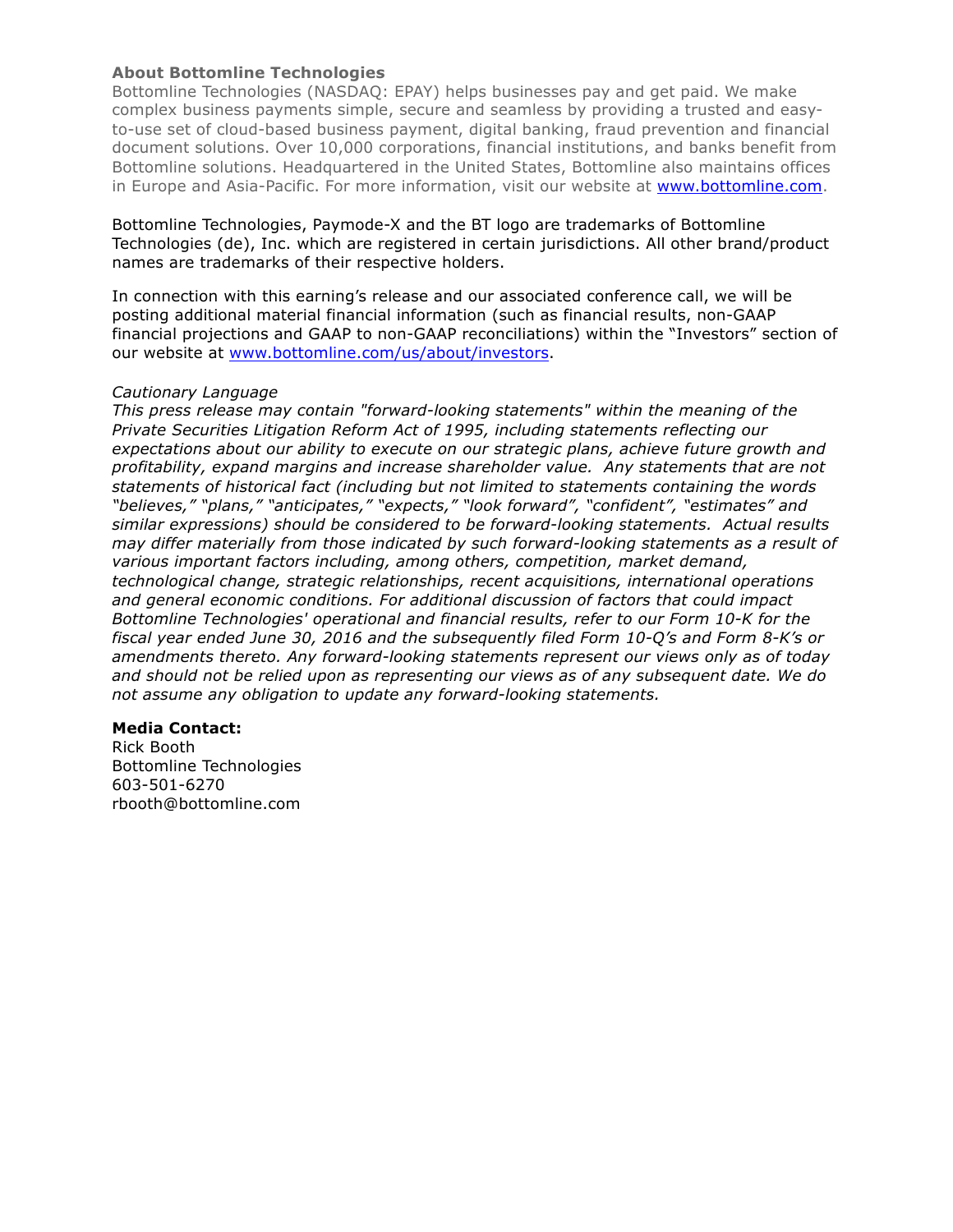#### **Bottomline Technologies Unaudited Condensed Consolidated Statement of Operations (in thousands, except per share amounts)**

|                                                                                                                                                                                    | <b>Three Months Ended</b><br>December 31, |                                              |    | <b>Six Months Ended</b><br>December 31,    |    |                                               |    |                                            |
|------------------------------------------------------------------------------------------------------------------------------------------------------------------------------------|-------------------------------------------|----------------------------------------------|----|--------------------------------------------|----|-----------------------------------------------|----|--------------------------------------------|
|                                                                                                                                                                                    |                                           | 2016                                         |    | 2015                                       |    | 2016                                          |    | 2015                                       |
| Revenues:<br>Subscriptions and transactions<br>Software licenses<br>Service and maintenance<br>Other                                                                               | \$                                        | 55,644<br>3,492<br>25,920<br>1,672           | \$ | 48,632<br>5,862<br>29,913<br>1,641         | \$ | 107,776<br>5,613<br>53,593<br>2,830           | \$ | 94,829<br>9,977<br>60,697<br>3,426         |
| Total revenues                                                                                                                                                                     |                                           | 86,728                                       |    | 86,048                                     |    | 169,812                                       |    | 168,929                                    |
| Cost of revenues:<br>Subscriptions and transactions<br>Software licenses<br>Service and maintenance<br>Other<br>Total cost of revenues                                             |                                           | 24,782<br>196<br>13,416<br>1,178<br>39,572   |    | 21,373<br>288<br>13,291<br>1,155<br>36,107 |    | 48,668<br>324<br>26,701<br>2,056<br>77,749    |    | 42,107<br>576<br>26,269<br>2,490<br>71,442 |
| Gross profit                                                                                                                                                                       |                                           | 47,156                                       |    | 49,941                                     |    | 92,063                                        |    | 97,487                                     |
| Operating expenses:<br>Sales and marketing<br>Product development and engineering<br>General and administrative<br>Amortization of intangible assets<br>Goodwill impairment charge |                                           | 19,325<br>13,082<br>11,772<br>6,090<br>7,529 |    | 22,280<br>11,765<br>9,422<br>7,215         |    | 38,200<br>26,017<br>24,476<br>12,375<br>7,529 |    | 42,435<br>23,025<br>18,245<br>14,494       |
| Total operating expenses                                                                                                                                                           |                                           | 57,798                                       |    | 50,682                                     |    | 108,597                                       |    | 98,199                                     |
| Loss from operations                                                                                                                                                               |                                           | (10, 642)                                    |    | (741)                                      |    | (16, 534)                                     |    | (712)                                      |
| Other expense, net                                                                                                                                                                 |                                           | (4, 182)                                     |    | (3,856)                                    |    | (8, 117)                                      |    | (7, 527)                                   |
| Loss before income taxes<br>Income tax provision (benefit)                                                                                                                         |                                           | (14, 824)<br>(4, 478)                        |    | (4, 597)<br>642                            |    | (24, 651)<br>(3, 797)                         |    | (8, 239)<br>1,253                          |
| Net loss                                                                                                                                                                           | \$                                        | $(10, 346)$ \$                               |    | (5, 239)                                   | \$ | (20, 854)                                     | \$ | (9, 492)                                   |
| Basic and diluted net loss per share:                                                                                                                                              |                                           | (0.27)                                       | \$ | (0.14)                                     | \$ | (0.55)                                        | \$ | (0.25)                                     |
| Shares used in computing basic and diluted net<br>loss per share:                                                                                                                  |                                           | 37,769                                       |    | 37,774                                     |    | 37,854                                        |    | 37,889                                     |